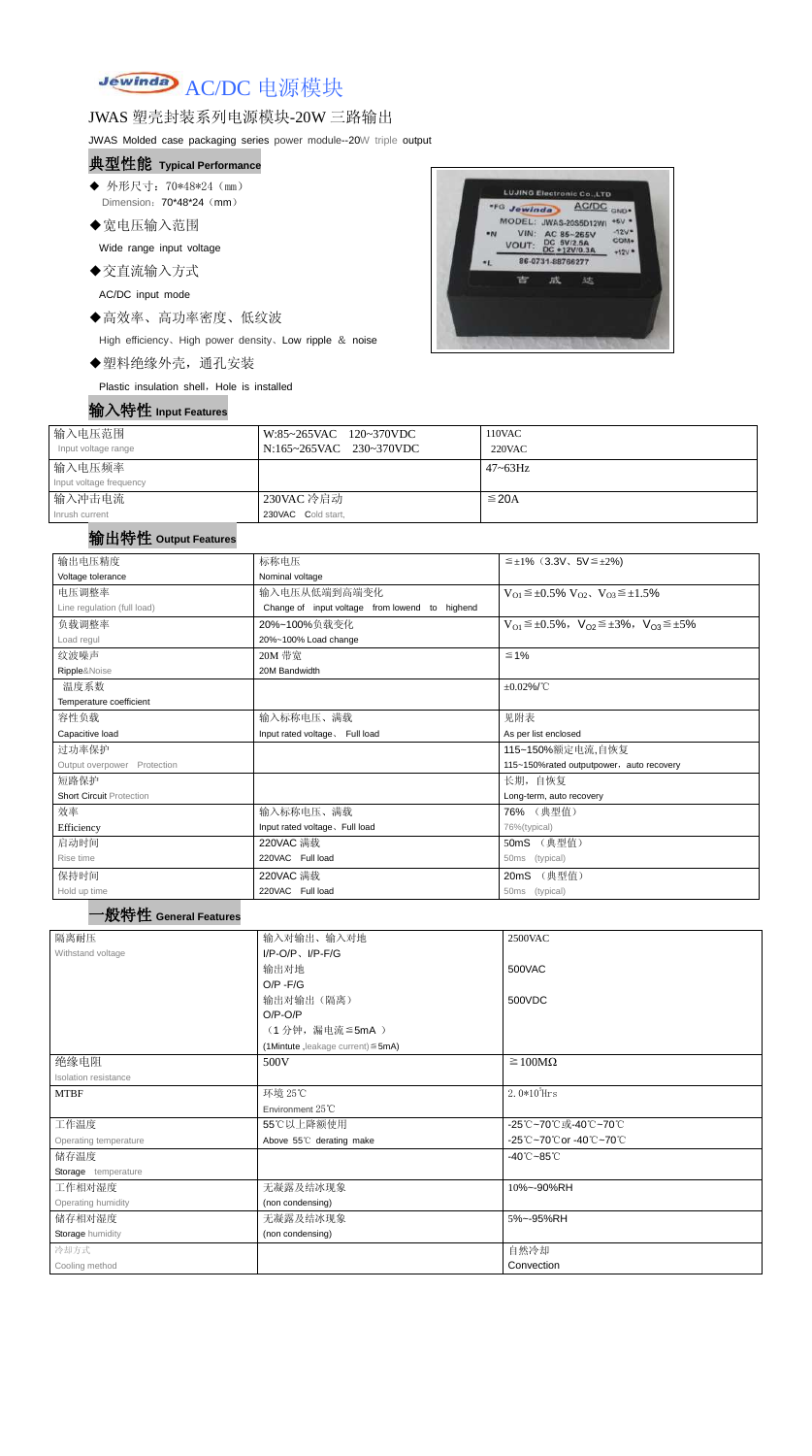## 容性负载 **Capacitive Load**

#### 命名方式 **Naming Rules**





#### 产品选型 **Product selection**

|                      | 输出电压           | 输出电流           | 输出电压精度                                     | 纹波噪声  |            |  |
|----------------------|----------------|----------------|--------------------------------------------|-------|------------|--|
| 产品型号                 | Output voltage | Output current | Output voltage                             | R&N   | 效率         |  |
| Model No.            | V <sub>0</sub> | I <sub>O</sub> | tolerance<br>$V$ $\mathrm{(p\text{-}p)mV}$ |       | Efficiency |  |
|                      | $+5V$          | $0.30 - 3.00A$ | $\pm 2\%$                                  | 100mV |            |  |
| JWAS-20S5D5W(N)I     | $+5V$          | $0.05 - 0.50A$ | $\pm 5\%$                                  | 100mV | 73%        |  |
|                      | $-5V$          | $0.05 - 0.50A$ | $\pm 5\%$                                  | 100mV |            |  |
|                      | $+5V$          | $0.30 - 2.50A$ | $\pm 2\%$                                  | 100mV |            |  |
| JWAS-20S5D12W(N)I    | $+12V$         | $0.03 - 0.30A$ | $\pm 3\%$                                  | 100mV | 75%        |  |
|                      | $-12V$         | $0.03 - 0.30A$ | $\pm 3\%$                                  | 100mV |            |  |
|                      | $+5V$          | $0.20 - 2.2A$  | $\pm 2\%$                                  | 100mV |            |  |
| JWAS-20S5D15W(N)I    | $+15V$         | $0.03 - 0.30A$ | $\pm 3\%$                                  | 120mV | 75%        |  |
|                      | $-15V$         | $0.03 - 0.30A$ | $\pm 3\%$                                  | 120mV |            |  |
| JWAS-20S5D24W(N)I    | $+5V$          | $0.30 - 2.50A$ | $\pm 2\%$                                  | 100mV | 77%        |  |
|                      | $+24V$         | $0.02 - 0.20A$ | $\pm 3\%$                                  | 120mV |            |  |
|                      | $-24V$         | $0.02 - 0.20A$ | $\pm 3\%$                                  | 120mV |            |  |
| JWAS-20S12D5W(N)I    | $+12V$         | $0.10 - 1.20A$ | $\pm1\%$                                   | 120mV |            |  |
|                      | $+5V$          | $0.05 - 0.50A$ | 100mV<br>$\pm 5\%$                         |       | 75%        |  |
|                      | $-5V$          | $0.05 - 0.50A$ | $\pm 5\%$                                  | 100mV |            |  |
|                      | $+24V$         | $0.06 - 0.60A$ | $±1\%$                                     | 120mV |            |  |
| JWAS-20S24D5W(N)I    | $+5V$          | $0.05 - 0.50A$ | $\pm 5\%$                                  | 100mV | 76%        |  |
|                      | $-5V$          | $0.05 - 0.50A$ | $\pm 5\%$                                  | 100mV |            |  |
| JWAS-20S24D12W(N)I   | $+24V$         | $0.05 - 0.50A$ | $±1\%$                                     | 120mV |            |  |
|                      | $+12V$         | $0.03 - 0.30A$ | $\pm 3\%$                                  | 100mV | 78%        |  |
|                      | $-12V$         | $0.03 - 0.30A$ | $\pm 3\%$                                  | 100mV |            |  |
|                      | $+5V$          | $0.30 - 3.00A$ | $\pm 2\%$                                  | 100mV |            |  |
| JWAS-20S5S12S-5W(N)I | $+12V$         | $0.03 - 0.30A$ | $\pm 3\%$                                  | 120mV | 75%        |  |
|                      | $-5V$          | $0.03 - 0.30A$ | $\pm 5\%$                                  | 80mV  |            |  |

注:因篇幅有限,以上只是部分产品列表,若需列表以外产品,请与本公司销售部联系。

Note:Due to space limitations ,the above list is only for some products, If other than a list of products, please contact the Company's sales department. 输出纹波噪声(峰-峰值)的测量,请参照模块测试说明中介绍的方法进行。

Output ripple noise measurement (peak - peak), please refer to the module test notes method is introduced.

| Vout:5V         |         | Vout: $12V$ , $15V$    |                | Vout:24V        |                |  |
|-----------------|---------|------------------------|----------------|-----------------|----------------|--|
| 推荐值             | 最大值     | 推荐值                    | 最大值            | 推荐值             | 最大值            |  |
| Recommendations | Maximum | <b>Recommendations</b> | <b>Maximum</b> | Recommendations | <b>Maximum</b> |  |
| $1000\mu F$     | 4700µF  | $470 \mu F$            | $2200 \mu F$   | $100\mu F$      | $470 \mu F$    |  |